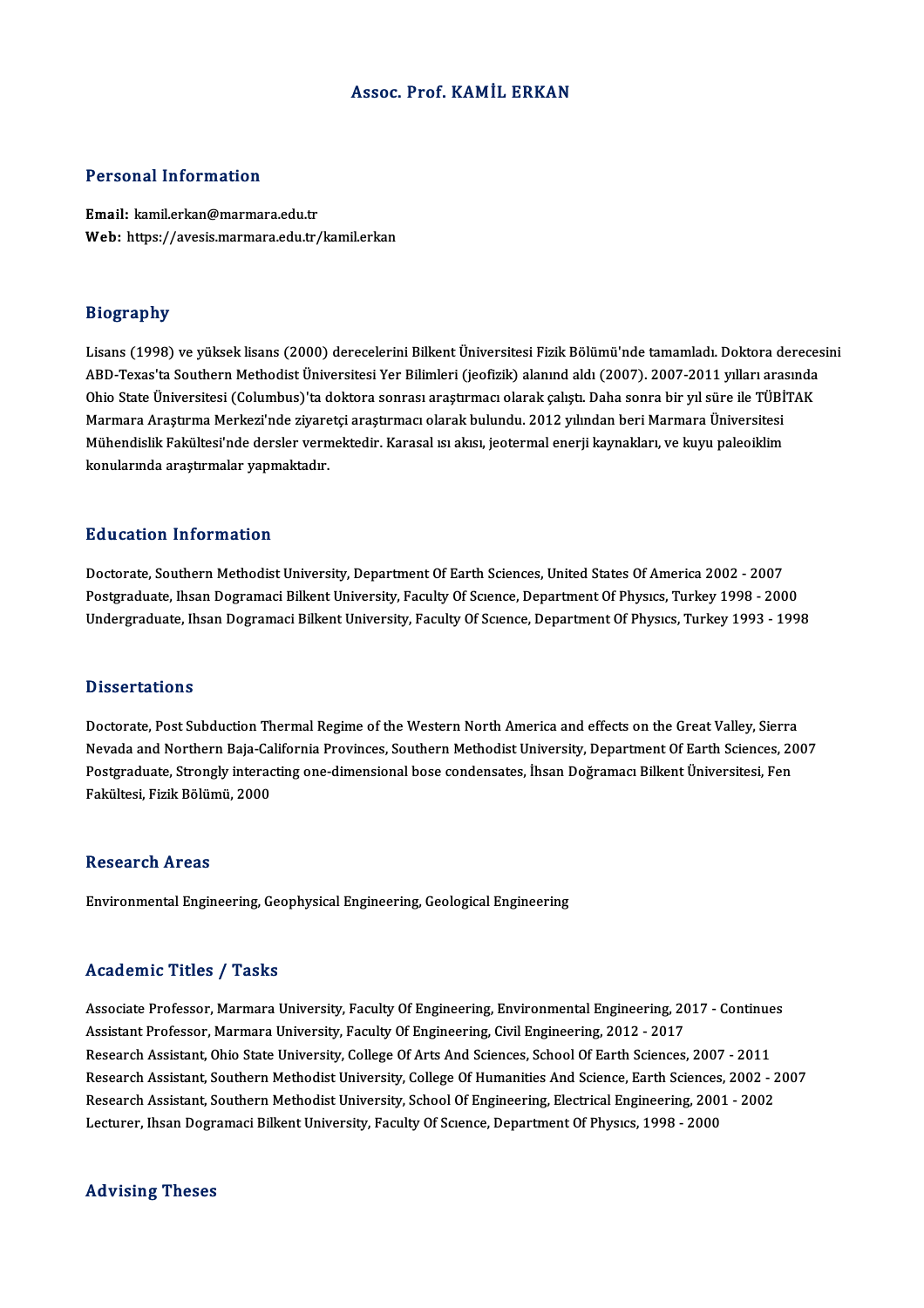ERKAN K., Batı Anadolu'da kuyu sıcaklık-derinlik verilerinin paleoiklimsel modellemesi ve yakın zamanlı iklimsel<br>değişimlerin helirlenmesi, Restanadusta, M.QRKUN(Student), 2016 ERKAN K., Batı Anadolu'da kuyu sıcaklık-derinlik verilerinin paleoik<br>değişimlerin belirlenmesi, Postgraduate, M.ORKUN(Student), 2016

## değişimlerin belirlenmesi, Postgraduate, M.ORKUN(Student), 2016<br>Articles Published in Journals That Entered SCI, SSCI and AHCI Indexes

rticles Published in Journals That Entered SCI, SSCI and AHCI Indexes<br>I. Surface heat flow in bestern Anatolia (Turkey) and implications to the thermal structure of the<br>Codiz Craban gedia dia mandre<br>Surface heat f<br>Gediz Graben<br>Bellian Bezuants Surface heat flow in bestern Anatolia (Turkey) and implications t<br>Gediz Graben<br>Balkan-Pazvantoglu E., ERKAN K., ŞALK M., AKKOYUNLU B. O. , TAYANÇ M.<br>TURKISH JOURNAL OF FARTH SCIENCES 2021 (Journal Indoved in SCI) Gediz Graben<br>Balkan-Pazvantoglu E., ERKAN K., ŞALK M., AKKOYUNLU B. O. , TAYANÇ M.<br>TURKISH JOURNAL OF EARTH SCIENCES, 2021 (Journal Indexed in SCI) II. Using gravity gradients to estimate fault parameters in the Wichita Uplift region Uzun S., ERKAN K., Jekeli C. Using gravity gradients to estimate fault parameters in the Wichita Uplift region<br>Uzun S., ERKAN K., Jekeli C.<br>GEOPHYSICAL JOURNAL INTERNATIONAL, vol.222, no.3, pp.1704-1716, 2020 (Journal Indexed in SCI)<br>Development of Ne Uzun S., ERKAN K., Jekeli C.<br>GEOPHYSICAL JOURNAL INTERNATIONAL, vol.222, no.3, pp.1704-1716, 2020 (Journal Indexed in SCI)<br>III. Development of Nonlinear Optimization Models for Wind Power Plants Using Box-Behnken Desig GEOPHYSICAL JOURNAL INTERNATIONAL,<br>Development of Nonlinear Optimization<br>Experiment: A Case Study for Turkey Development of Nonlinear Optimization<br>Experiment: A Case Study for Turkey<br>Atalan Y. A., TAYANÇ M., ERKAN K., Atalan A.<br>SUSTANAPU ITV vol 12 no 15 2020 (Journe Experiment: A Case Study for Turkey<br>Atalan Y. A. , TAYANÇ M., ERKAN K., Atalan A.<br>SUSTAINABILITY, vol.12, no.15, 2020 (Journal Indexed in SCI) Atalan Y. A. , TAYANÇ M., ERKAN K., Atalan A.<br>SUSTAINABILITY, vol.12, no.15, 2020 (Journal Indexed in SCI)<br>IV. Twentieth-century paleoclimatic modeling of borehole temperatures in western and central Anatolia<br>negione. SUSTAINABILITY,<br>Twentieth-centu<br>regions, Turkey<br>EDKAN K. Aldrouw Twentieth-century paleoclimatic modeling of borehole temper<br>regions, Turkey<br>ERKAN K., Akkoyunlu B., Inal M. O. , Balkan-Pazvantoglu E., TAYANÇ M.<br>INTERNATIONAL JOURNAL OF FARTH SCIENCES vol 109 no 4 nn 113 regions, Turkey<br>ERKAN K., Akkoyunlu B., Inal M. O. , Balkan-Pazvantoglu E., TAYANÇ M.<br>INTERNATIONAL JOURNAL OF EARTH SCIENCES, vol.108, no.4, pp.1137-1146, 2019 (Journal Indexed in SCI) V. Temperature-depth curves and heat flowin central part of Anatolia, Turkey Balkan-Pazvantoğlu E., ERKAN K. Tectonophysics, vol.757, pp.24-34, 2019 (Journal Indexed in SCI) VI. A portable borehole temperature logging systemusing the four-wire resistancemethod ERKAN K., Akkoyunlu B., BALKAN E., TAYANÇ M. A portable borehole temperature logging system using the four-wire resistance method<br>ERKAN K., Akkoyunlu B., BALKAN E., TAYANÇ M.<br>JOURNAL OF GEOPHYSICS AND ENGINEERING, vol.14, no.6, pp.1413-1419, 2017 (Journal Indexed in ERKAN K., Akkoyunlu B., BALKAN E., TAYANÇ M.<br>JOURNAL OF GEOPHYSICS AND ENGINEERING, vol.14, no.6, pp.1413-1419, 2017 (Journal Indexed in St.<br>VII. Thermal conductivity of major rock types in western and central Anatolia reg **JOURNAL OF GEOPHYSICS AND<br>Thermal conductivity of maj<br>BALKAN E., ERKAN K., ŞALK M.<br>JOUPNAL OF CEOPHYSICS AND** Thermal conductivity of major rock types in western and central Anatolia regions, Turkey<br>BALKAN E., ERKAN K., ŞALK M.<br>JOURNAL OF GEOPHYSICS AND ENGINEERING, vol.14, no.4, pp.909-919, 2017 (Journal Indexed in SCI)<br>Character BALKAN E., ERKAN K., ŞALK M.<br>JOURNAL OF GEOPHYSICS AND ENGINEERING, vol.14, no.4, pp.909-919, 2017 (Journal Indexed in SCI)<br>VIII. Characterization of Active Layer Thickening Rate over the Northern Qinghai-Tibetan Plateau<br>P JOURNAL OF GEOPHYSICS AND ENGINEERING, vol.14, no.4, pp.909-919, 2017 (Journal Indexed in SCI)<br>Characterization of Active Layer Thickening Rate over the Northern Qinghai-Tibetan Platea<br>Permafrost Region Using ALOS Interfer Characterization of Active Layer Thickening Rate over the Northern Qinghai-Til<br>Permafrost Region Using ALOS Interferometric Synthetic Aperture Radar Data,<br>Jia Y., Kim J., Shum C. K. , Lu Z., Ding X., Zhang L., ERKAN K., Ku Permafrost Region Using ALOS Interferometric Synthetic Aperture Radar Data, 2007-2009<br>Jia Y., Kim J., Shum C. K. , Lu Z., Ding X., Zhang L., ERKAN K., Kuo C., Shang K., Tseng K., et al.<br>REMOTE SENSING, vol.9, no.1, 2017 (J Jia Y., Kim J., Shum C. K. , Lu Z., Ding X., Zhang L., ERKAN K., Kuo C., Shang K., Tseng K., et al.<br>REMOTE SENSING, vol.9, no.1, 2017 (Journal Indexed in SCI)<br>IX. Geothermal investigations in western Anatolia using equilib REMOTE SE<br>Geotherma<br>boreholes<br>Erkan K **Geother**<br>borehol<br>Erkan K.<br>SOLID F boreholes<br>Erkan K.<br>SOLID EARTH, vol.6, no.1, pp.103-113, 2015 (Journal Indexed in SCI) Erkan K.<br>SOLID EARTH, vol.6, no.1, pp.103-113, 2015 (Journal Indexed in SCI)<br>X. Coseismic slip of the 2010 Mw 8.8 Great Maule, Chile, earthquake quantified by the inversion of<br>CPACE observations SOLID EARTH, vol.6, no.<br>Coseismic slip of the<br>GRACE observations<br>Wang L. Shum C. Simon Coseismic slip of the 2010 Mw 8.8 Great Maule, Chile, earthquake quantified by th<br>GRACE observations<br>Wang L., Shum C., Simons F. J. , Tassara A., Erkan K., Jekeli C., Braun A., Kuo C., Lee H., Yuan D.<br>Farth and Blanstary S GRACE observations<br>Wang L., Shum C., Simons F. J. , Tassara A., Erkan K., Jekeli C., Braun A., Kuo C., Lee H., Yuan D. Wang L., Shum C., Simons F. J. , Tassara A., Erkan K., Jekeli C., Braun A., Kuo C., Lee H., Yuan D.<br>Earth and Planetary Science Letters, pp.167-179, 2012 (Journal Indexed in SCI)<br>XI. Fusion of gravity gradient and magnetic Earth and Planetary Science Letters, pp.167-179, 2012 (Journal Indexed in SCI)<br>Fusion of gravity gradient and magnetic field data for discrimination of<br>analysis<br>Erkan K., Jekeli C., Shum C. K. Fusion of gravity gradien<br>analysis<br>Erkan K., Jekeli C., Shum C. K.<br>CEOPHYSICS vol 77 no 3-20 GEOPHYSICS, vol.77, no.3, 2012 (Journal Indexed in SCI) Erkan K., Jekeli C., Shum C. K.<br>GEOPHYSICS, vol.77, no.3, 2012 (Journal Indexed in SCI)<br>XII. A comparative analysis of geophysical fields for multi-sensor applications<br>Frign K. Jokeli C. GEOPHYSICS, vol.<br>A comparative<br>Erkan K., Jekeli C.<br>Journal of Annlies A comparative analysis of geophysical fields for multi-sensor application<br>Erkan K., Jekeli C.<br>Journal of Applied Geophysics, vol.74, pp.142-150, 2011 (Journal Indexed in SCI)<br>Coodstis Constraints on the Oinshai Tibetan Pla Erkan K., Jekeli C.<br>Journal of Applied Geophysics, vol.74, pp.142-150, 2011 (Journal Indexed in SCI)<br>XIII. Geodetic Constraints on the Qinghai-Tibetan Plateau Present-Day Geophysical Processes<br>Erkan K. Journal<br><mark>Geodeti</mark><br>Erkan K.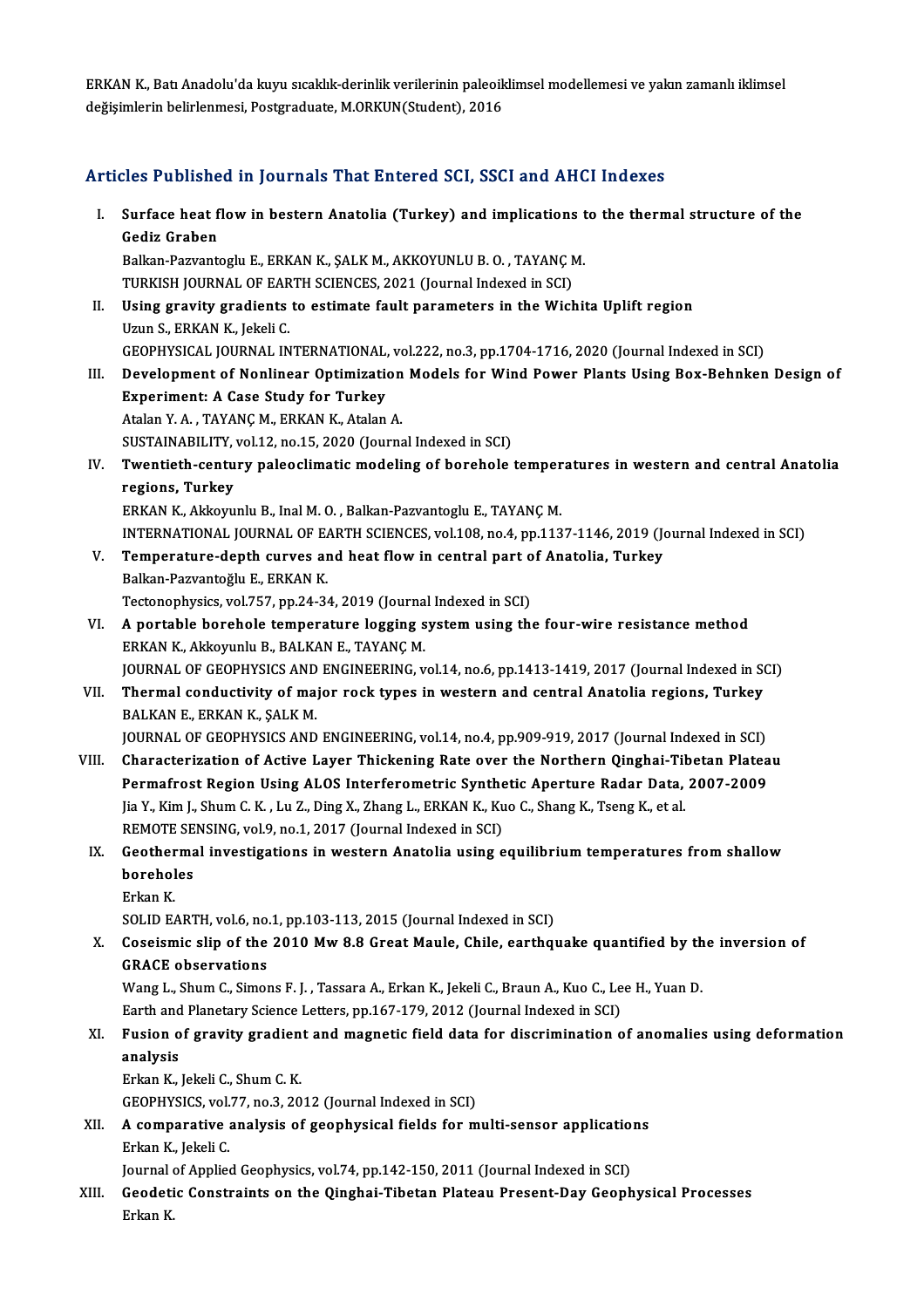Terrestrial Atmospheric And Oceanic Sciences, vol.22, no.2, pp.241-253, 2011 (Journal Indexed in SCI)<br>Transient thermal regimes in the Sierre Neveds and Peis Celifornia extinct euter area follo

- Terrestrial Atmospheric And Oceanic Sciences, vol.22, no.2, pp.241-253, 2011 (Journal Indexed in SCI)<br>XIV. Transient thermal regimes in the Sierra Nevada and Baja California extinct outer arcs following the Terrestrial Atmospheric And Oceanic :<br>Transient thermal regimes in the<br>cessation of Farallon subduction<br>Frican K. Plaskwell D. Transient thermal r<br>cessation of Farallo<br>Erkan K., Blackwell D.<br>Journal of Coonbusics cessation of Farallon subduction<br>Erkan K., Blackwell D.<br>Journal of Geophysical Research: Solid Earth, vol.114, no.2, 2009 (Journal Indexed in SCI)<br>Understanding the Chana Het Springs, Alaska, geothermal system using temper Erkan K., Blackwell D.<br>Journal of Geophysical Research: Solid Earth, vol.114, no.2, 2009 (Journal Indexed in SCI)<br>XV. Understanding the Chena Hot Springs, Alaska, geothermal system using temperature and pressure<br>data f
- Journal of Geophysical Research: Solid<br>Understanding the Chena Hot Spr<br>data from exploration boreholes<br>Erkan K. Holdmann C. Boneit W. Pla Understanding the Chena Hot Springs, Al<br>data from exploration boreholes<br>Erkan K., Holdmann G., Benoit W., Blackwell D.<br>Ceathermiss val 37 no 6 nn 565 595 2008 (L data from exploration boreholes<br>Erkan K., Holdmann G., Benoit W., Blackwell D.<br>Geothermics, vol.37, no.6, pp.565-585, 2008 (Journal Indexed in SCI) Erkan K., Holdmann G., Benoit W., Blackwell D.<br>Geothermics, vol.37, no.6, pp.565-585, 2008 (Journal Indexed in SCI)<br>XVI. A thermal test of the post-subduction tectonic evolution along the California transform margin
- Geothermics, vol.37, no.6<br>A thermal test of the<br>Erkan K., Blackwell D. D.<br>Coophysical Besearch Le A thermal test of the post-subduction tectonic evolution along th<br>Erkan K., Blackwell D. D.<br>Geophysical Research Letters, vol.35, no.7, 2008 (Journal Indexed in SCI)<br>Strongly interacting one dimensional Bose Einstein conde Erkan K., Blackwell D. D.<br>Geophysical Research Letters, vol.35, no.7, 2008 (Journal Indexed in SCI)<br>XVII. Strongly interacting one-dimensional Bose-Einstein condensates in harmonic traps<br>Tenster B. Erken K.
- Geophysical Researd<br>**Strongly interacti**<br>Tanatar B., Erkan K.<br>Physical Paviaw A. Tanatar B., Erkan K.<br>Physical Review A - Atomic, Molecular, and Optical Physics, vol.62, no.5, pp.53601, 2000 (Journal Indexed in SCI)

## Articles Published in Other Journals

- rticles Published in Other Journals<br>I. Geophysical Investigations on Gravity Gradiometry and Magnetic Data over the Wichita Uplift<br>Region, Southwestern Oklahoma Region, Southwestern Oklahoma<br>Region, Southwestern Oklahoma<br>Erkan K Geophy:<br>Region,<br>Erkan K. Region, Southwestern Oklahoma<br>Erkan K.<br>Geodetic Science Reports, pp.1-26, 2015 (International Refereed University Journal)
	-

Erkan K.<br>Geodetic Science Reports, pp.1-26, 2015 (International Refereed University Jour<br>II. Heat flow and geothermal potential in the South-Central United States<br>Negrory B.T. Plackwell D.D. Erkan K. Geodetic Science Reports, pp.1-26, 2015<br>Heat flow and geothermal potentia<br>Negraru P. T. , Blackwell D. D. , Erkan K.<br>Netural Besources Besearsh vol 17, no. Heat flow and geothermal potential in the South-Central United States<br>Negraru P. T. , Blackwell D. D. , Erkan K.<br>Natural Resources Research, vol.17, no.4, pp.227-243, 2008 (Refereed Journals of Other Institutions)<br>A Compar Negraru P. T. , Blackwell D. D. , Erkan K.<br>Natural Resources Research, vol.17, no.4, pp.227-243, 2<br>III. A Comparative Overview of Geophysical Methods<br>Erkan K.

## Natural I<br>**A Comp**<br>Erkan K.<br>Geodetic

Geodetic Science Reports, pp.1-70, 2008 (International Refereed University Journal)

# Geodeuc Science Reports, pp.1-70, 2008 (International Refereed Universit<br>Refereed Congress / Symposium Publications in Proceedings

- Efereed Congress / Symposium Publications in I.<br>I. EGE BÖLGESİNDE JEOTERMAL GRADYAN DAĞILIMI I. EGE BÖLGESINDE JEOTERMAL GRADYAN DAĞILIMI<br>BALKAN E., ERKAN K., SALK M., AKKOYUNLU B. O. , TAYANC M. ULUSLARARASI KATILIMLITÜRKİYE ULUSAL JEODEZİ VE JEOFİZİK BİRLİĞİ BİLİMSEL KONGRESİ, İzmir, Turkey, 30 May -02 June 2018 ULUSLARARASI KATILIMLITÜRKİYE ULUSAL JEODEZİ VE JEOFİZİK BİRLİĞİ BİLİMSEL KONGRESİ, İzmir, Turk<br>May - 02 June 2018<br>II. ISI AKISI ÖLÇÜMLERİ İLE ORTA ANADOLU'DA ÖRTÜLÜ JEOTERMAL SAHALARIN BELİRLENMESİ<br>ERKAN K. BALKAN E. AKKO
- May 02 June 2018<br>ISI AKISI ÖLÇÜMLERİ İLE ORTA ANADOLU'DA Ö<br>ERKAN K., BALKAN E., AKKOYUNLU B. O. , TAYANÇ M.<br>V. Jestermal Kaynaklar ve Değal Mineralli Sular Somne ISI AKISI ÖLÇÜMLERİ İLE ORTA ANADOLU'DA ÖRTÜLÜ JEOTERMAL SAHALARIN BELİRLENMESİ<br>ERKAN K., BALKAN E., AKKOYUNLU B. O. , TAYANÇ M.<br>V. Jeotermal Kaynaklar ve Doğal Mineralli Sular Sempozyumu ve Sergisi, Afyon, Turkey, 21 - 24
- ERKAN K., BALKAN E., AKKOYUNLU B. O. , TAYANÇ M.<br>V. Jeotermal Kaynaklar ve Doğal Mineralli Sular Sempozyumu ve Sergisi, Afyon, Turke<br>III. **Türkiye'de Güncel İklim Değişikliği**<br>TAYANÇ M., Eren E., Aydın Y., Baltacı H., V. Jeotermal Kaynaklar ve Doğal Mineralli Sular Sempozyumu ve Sergisi, Afyon, Turke<mark>:</mark><br><mark>Türkiye'de Güncel İklim Değişikliği</mark><br>TAYANÇ M., Eren E., Aydın Y., Baltacı H., GÖKTÜRK O. M. , ERKAN K., AKKOYUNLU B. O.<br>VII. Illusel Türkiye'de Güncel İklim Değişikliği<br>TAYANÇ M., Eren E., Aydın Y., Baltacı H., GÖKTÜRK O. M. , ERKAN K., AKKOYUNLU B. O.<br>VII. Ulusal Hava Kirliliği ve Kontrolü Sempozyumu, Antalya, Turkey, 1 - 03 November 2017<br>DEVELOPMENT O
- IV. DEVELOPMENT OF A DIGITAL DATATRANSMISSION PORTABLE BOREHOLETEMPERATURE LOGGING VII. Ulusal Hava Kirliliği ve Kontrolü Sempozyumu, Antalya, Turkey, 1<br>DEVELOPMENT OF A DIGITAL DATATRANSMISSION PORTAB<br>SYSTEM FORCLIMATOLOGICAL AND GEOTHERMAL STUDIES<br>ERKAN K. DOĞRUEL M. AKKOVUNU U.B.O., PAYAT E.K., SİSMAN ERKAN K., DOĞRUEL M., AKKOYUNLU B. O., BAYAT F. K., ŞİŞMAN A., BALKAN E., TAYANÇ M. The 9th International Symposium on Image Processing, Wavelet andApplications, 5 - 08 November 2017 ERKAN K., DOĞRUEL M., AKKOYUNLU B. O. , BAYAT F. K. , ŞİŞMAN A., BALKAN E.,<br>The 9th International Symposium on Image Processing, Wavelet and Applications<br>V. STATISTICAL EVALUATION AND WAVELET ANALYSIS OF WIND SPEED<br>TAYANC
- The 9th International Symposium on Image Processing<br>STATISTICAL EVALUATION AND WAVELET ANAI<br>TAYANÇ M., ERKAN K., AKKOYUNLU B. O. , BALTACI H.<br>Oth International Symposium on Image Processing We STATISTICAL EVALUATION AND WAVELET ANALYSIS OF WIND SPEED<br>TAYANÇ M., ERKAN K., AKKOYUNLU B. O. , BALTACI H.<br>9th International Symposium on Image Processing, Wavelet and Applications, 5 - 08 November 2017<br>STATISTICAL ANALYS TAYANÇ M., ERKAN K., AKKOYUNLU B. O. , BALTACI H.<br>9th International Symposium on Image Processing, Wavelet and Applications, 5 - 08 Novembe<br>VI. STATISTICAL ANALYSIS OFTEMPERATURE AND PRECIPITATIONSERIES OF TURKEY
-